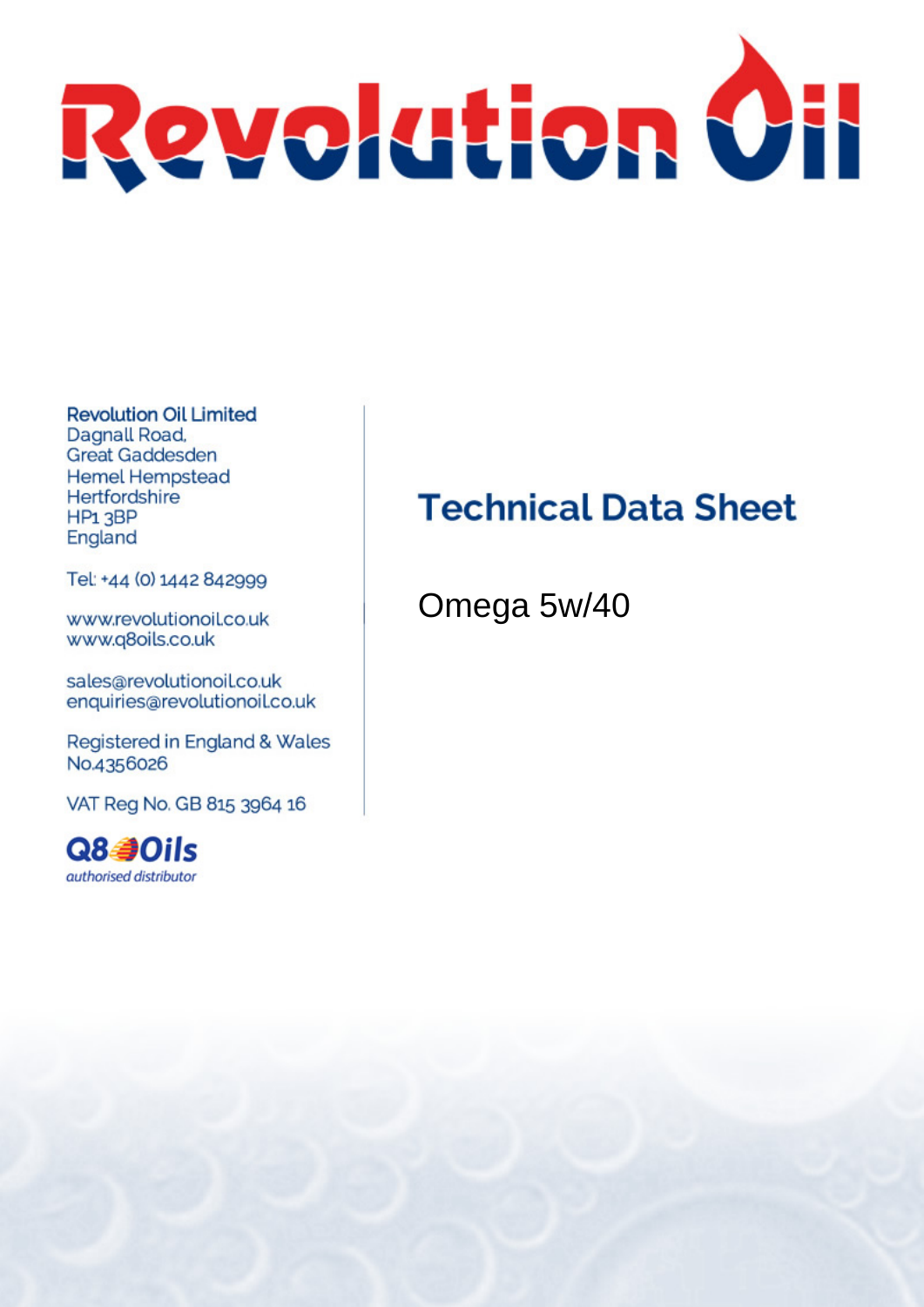

# **Technical Data Sheet**

### Omega 5w/40

Fully Synthetic Engine Oils

#### **Description**

Revolution Omega 5w/40 is a superior performance synthetic engine oil for high performance engines requiring a multigrade oil. It's low viscosity and high quality components help increase fuel efficiency and release engine power in high performance motor cars.

#### **Application**

Revolution Omega 5w/40 is an high performance synthetic engine oil for passenger cars and vans with normally aspirated or trubocharged petrol, LPG or diesel engines including direct injection diesel engines. Specially recommended for high performance, multi-valve engines with catalyst. This oil is miscible with all synthetic and mineral based engine oils.

#### **Performance Level**

- ACEA A3/B3, A3/B4
- API SL/CH-4
- MB 229.3/229.5
- VW 502.00/505.00
- RENAULT RN0710
- PORCHE A40
- $-$  BMW II-01
- PSA B71 2296

#### **Benefits**

- Synthetic year round engine lubricant
- Contains friction reducing compents
- Excellent engine protection after cold starting
- Reduces fuel consumption
- Excellent cold weather starting
- Good protection against rust and corrosion